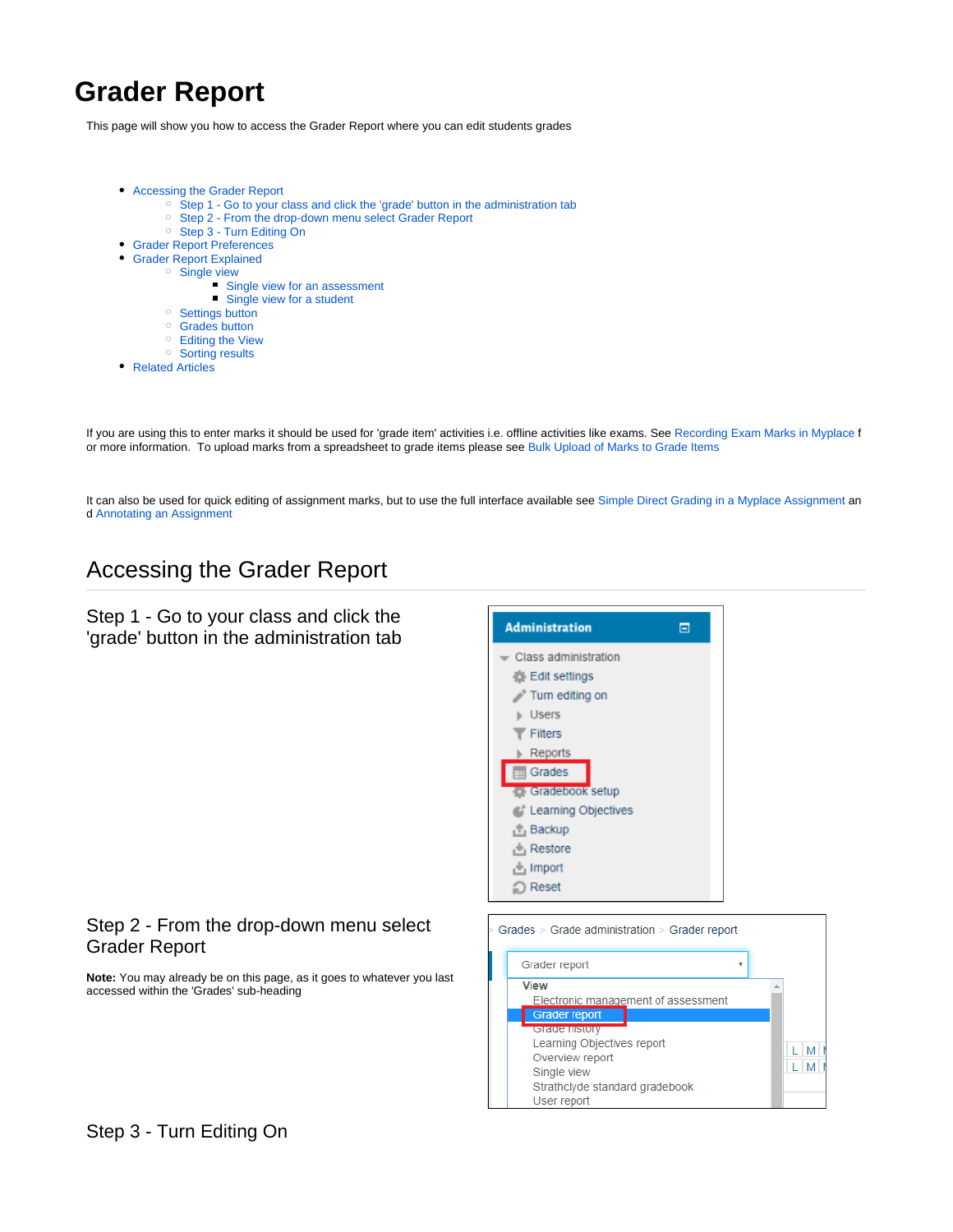

## <span id="page-1-0"></span>Grader Report Preferences

The rest of this page presumes these preferences are set to the default as this effects how the Grader Report is displayed (i.e. the icons that are shown).

If you want to edit them, select 'Preferences Grader Report' from the drop-down

| You will now be shown the show/hide toggles for the various features in |
|-------------------------------------------------------------------------|
| the grader report and whether they are set to default.                  |

For example you could add 'lock symbols' by changing the drop down to 'Yes'

If you wanted to remove one you would set it to 'No'





## <span id="page-1-1"></span>Grader Report Explained

With editing turned on you can now enter grades in the boxes provided. The grades should be saved in real-time so you should not have to click save changes (which is located at the bottom left) .

Any Gradebook categories will be shown, to make it easier to customise the view. Otherwise, just the class name will be displayed.

At the bottom averages for each piece of assessment is also shown.

Scroll to the right to see all assessments. Scroll down to see all students.



<span id="page-1-2"></span>Single view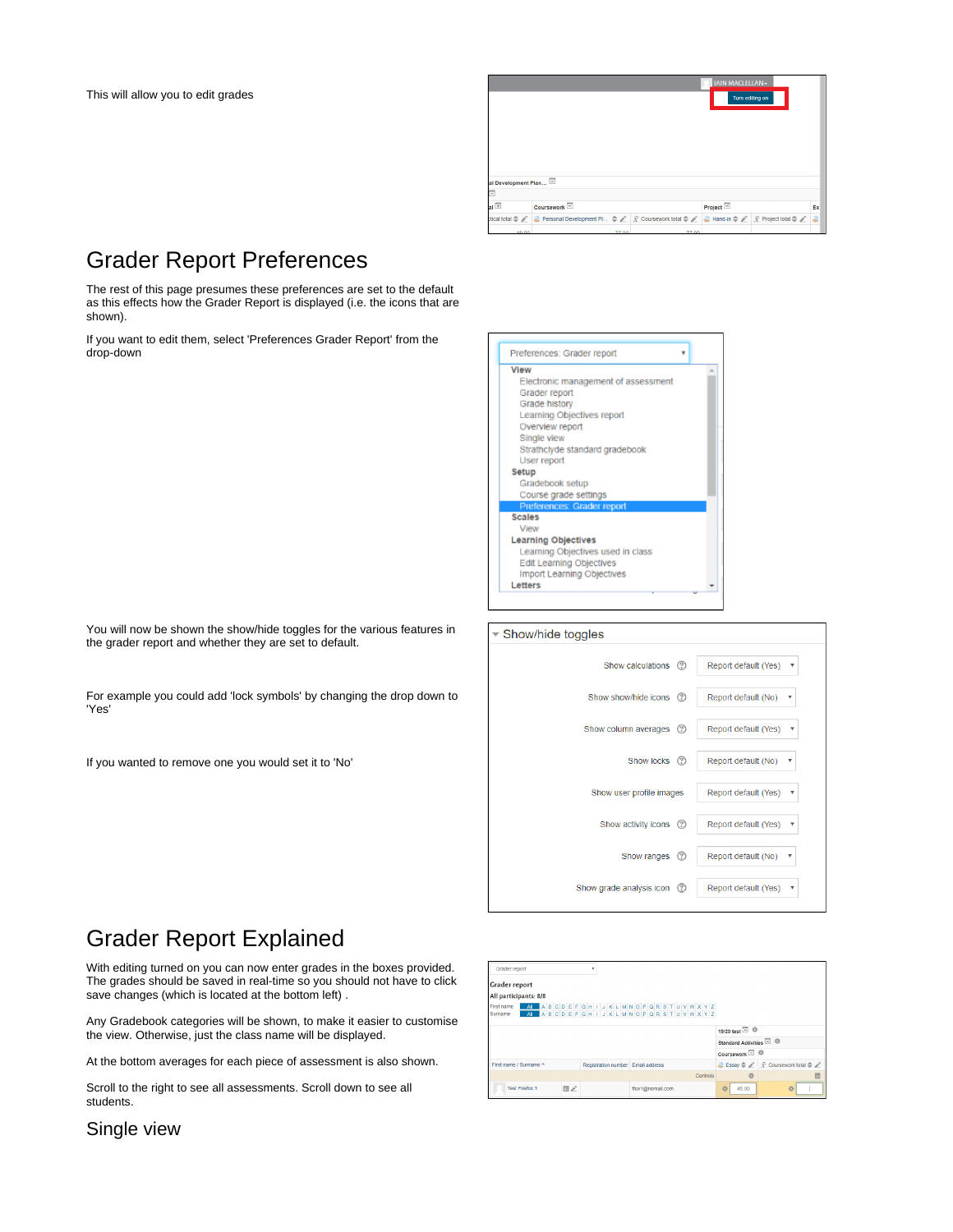Single view is accessed by the icon for either an assessment item, a student or category total. Clicking this allows you to view and edit all grades for that student, assessment or total.

#### <span id="page-2-0"></span>**Single view for an assessment**

Click the **interpretator** icon and you will be taken to a page similar to the image second image

You can tick the override button to allow you to enter marks.



|   | First name (Alternate name) Surname | Range           | Grade | Feedback | Override All / None | <b>Exclude All / None</b> |
|---|-------------------------------------|-----------------|-------|----------|---------------------|---------------------------|
| £ | <b>Test Firefox 1</b>               | $0.00 - 100.00$ | 45.0  |          | ×                   | $\Box$                    |
| i | <b>Test Firefox 1</b>               | $0.00 - 100.00$ | 79.0  |          | ø                   | G                         |
| Ł | <b>Test Firefox 2</b>               | $0.00 - 100.00$ | 42.0  |          | ø                   | $\Box$                    |
| i | <b>Test Firefox 3</b>               | $0.00 - 100.00$ | 61.0  |          | ×                   | G                         |

#### <span id="page-2-1"></span>**Single view for a student**

Click the **interpretator** icon and you will be taken to a page similar to the image second image.

You can tick the override button to allow you to enter marks.

### <span id="page-2-2"></span>Settings button

The **button allows you to edit settings for that assignment or** category.

|    | <b>Test Firefox 1</b> |                |                 |       | ffox1@nomail.com |                     | 拍<br>45.00         |
|----|-----------------------|----------------|-----------------|-------|------------------|---------------------|--------------------|
|    | <b>Grade item</b>     | Grade category | Range           | Grade | Feedback         | Override All / None | Exclude All / None |
| i. | Li Essay              | Coursework     | $0.00 - 100.00$ | 79.0  |                  | ×                   | $\Box$             |
| i. | Essay (2nd attempt)   | Coursework     | $0.00 - 100.00$ | r i   |                  | $\Omega$            | $\Omega$           |
| -  | Coursework total      | Coursework     | $0.00 - 100.00$ | 79.0  |                  | $\Box$              | $\Box$             |
| i. | <b>ZExam</b>          | Examination    | $0.00 - 100.00$ | 88.0  |                  |                     | $\Omega$           |
| -  | P Examination total   | Examination    | $0.00 - 100.00$ | 88.0  |                  | $\Box$              | $\Box$             |
|    |                       |                |                 |       |                  |                     |                    |





You can also click the beside a mark and you will be taken to the next settings page which allows you to edit, exclude, hide, lock or add feedback if needed.

### <span id="page-2-3"></span>Grades button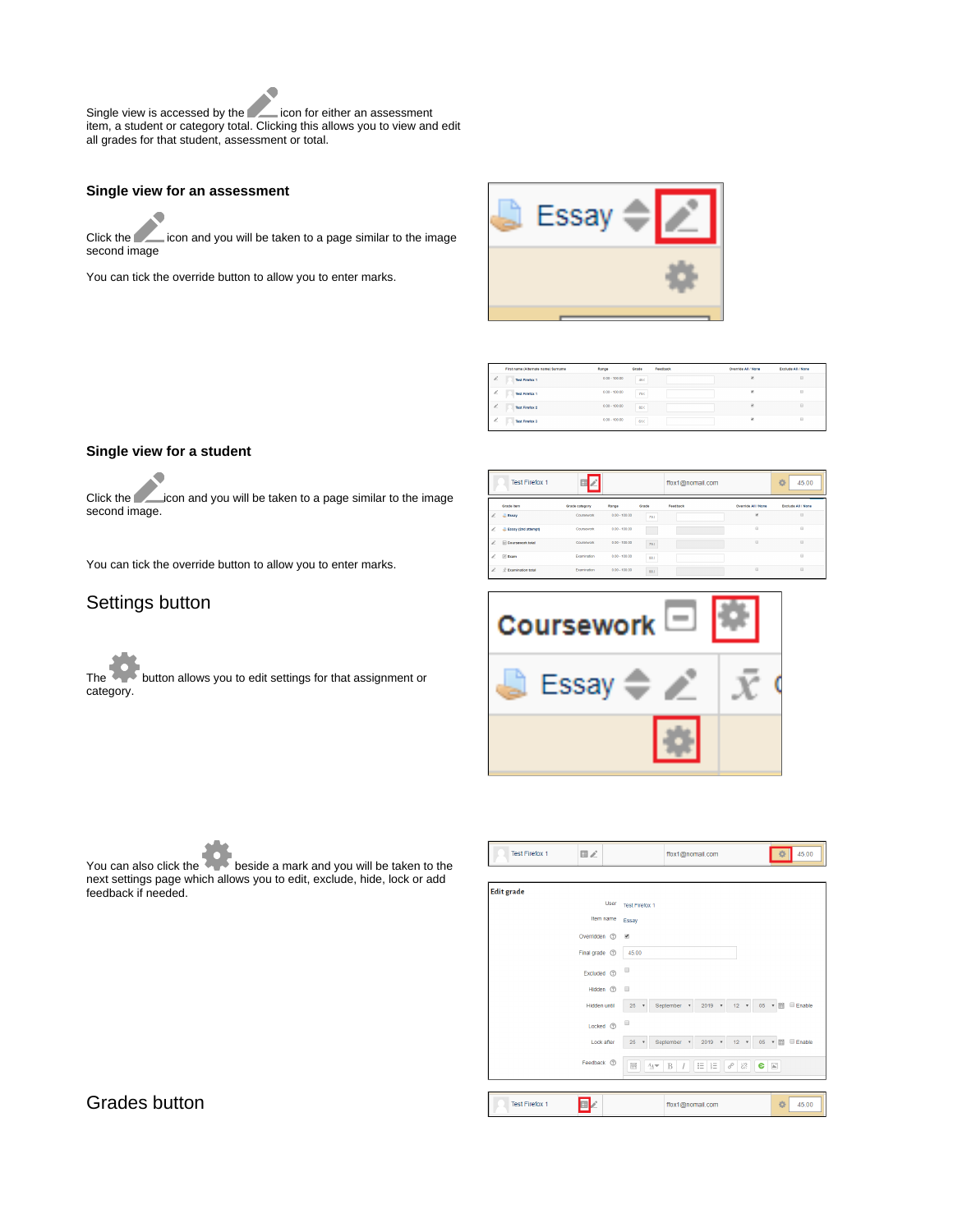The **button allows you to see how a student would view their** Gradebook calculation

| <b>Test Firefox 1</b><br><b>IF Private message</b><br>+ Add to contacts |                          |       |           |            |          |                       |
|-------------------------------------------------------------------------|--------------------------|-------|-----------|------------|----------|-----------------------|
| <b>User report</b><br>۰                                                 |                          |       |           |            |          |                       |
|                                                                         |                          |       |           |            |          | Select all or         |
|                                                                         |                          |       |           |            |          |                       |
| <b>Grade item</b>                                                       | <b>Calculated weight</b> | Grade | Range     | Percentage | Feedback | <b>Contribution t</b> |
| <b>III</b> 19/20 test                                                   |                          |       |           |            |          |                       |
| <b>Illi Standard Activities</b>                                         |                          |       |           |            |          |                       |
| <b>III</b> Coursework                                                   |                          |       |           |            |          |                       |
| <b>Essay</b>                                                            | 100.00 %                 | 45.00 | $0 - 100$ | 45.00%     |          | 45.00%                |
| Coursework total<br>Weighted mean of grades.                            | ٠                        | 45.00 | $0 - 100$ | 45,00%     |          | ٠                     |
| <b>Examination</b>                                                      |                          |       |           |            |          |                       |
| $X$ Examination total<br>Weighted mean of grades.                       | 50.00%                   | ٠     | $0 - 100$ | ٠          |          | ٠                     |

## <span id="page-3-0"></span>Editing the View

If the ight) is shown (as in image to the right) then the view for that category is on 'full view' which has assessment marks and category totals.

| Coursework □ 零 |                                                                                   |  |  |  |
|----------------|-----------------------------------------------------------------------------------|--|--|--|
|                | Essay $\Rightarrow \nearrow \mid \bar{x}$ Coursework total $\Rightarrow \nearrow$ |  |  |  |
|                | 田                                                                                 |  |  |  |
| 45.00          | 45.00                                                                             |  |  |  |

Click it to go to minimised view which just shows total, with the con-

| Coursework <sup>1</sup> |  |  |  |
|-------------------------|--|--|--|
| Coursework total<br>$=$ |  |  |  |
|                         |  |  |  |
| 45.00                   |  |  |  |

Click to get just the assessment mark, which will now show the 7ع icon



Click the **interval** icon to go back to full view

## <span id="page-3-1"></span>Sorting results

<span id="page-3-2"></span>The icon beside an assessment will allow you to sort grades by ascending or descending